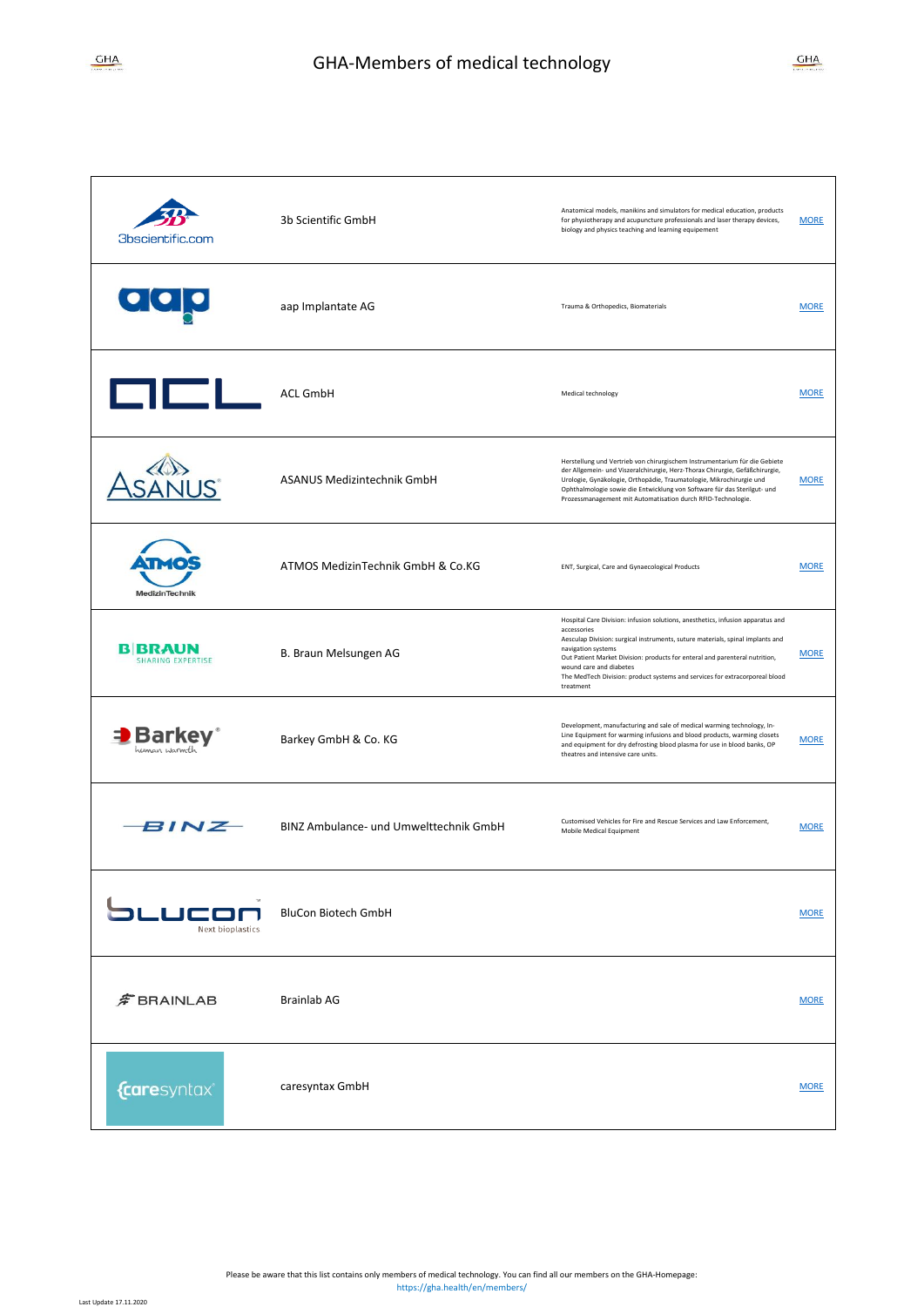| <b>ZIDIAN</b>                              | Carl Zeiss Meditec AG                        | Diagnosis and treatment of eye diseases, including implants and consumables<br>for eye surgery. Market Leader in innovative visualization solutions for micro<br>surgery.                                                                                                                                                            | <b>MORE</b> |
|--------------------------------------------|----------------------------------------------|--------------------------------------------------------------------------------------------------------------------------------------------------------------------------------------------------------------------------------------------------------------------------------------------------------------------------------------|-------------|
| <b>BIOMEDICAL SOLUTIONS</b>                | Diers International GmbH                     | Biomechanical measuring products for holistic analysis of the human body for<br>interdisciplinary utilization by various professional groups such as<br>orthopaedists, orthopaedic technicians, physical therapists, dentists,<br>orthodontists, sports medicine specialists etc.                                                    | <b>MORE</b> |
| <b>Dräger</b>                              | Drägerwerk AG & Co. KgaA                     | Medical and Safety Technology                                                                                                                                                                                                                                                                                                        | <b>MORE</b> |
| drapilux                                   | drapilux / Schmitz Textiles GmbH + Co. KG    | Production and distribution of flame-retardant decoration fabrics with<br>antimicrobial and air-purifying functions.                                                                                                                                                                                                                 | <b>MORE</b> |
| <b>ZO</b>                                  | EIZO GmbH                                    |                                                                                                                                                                                                                                                                                                                                      | <b>MORE</b> |
| ama<br>Ultrasonics.Steam.Ultraclean.       | Elma Schmidbauer GmbH                        | Technologies for ultrasonic cleaning and steam jet cleaning of medical<br>implants and instruments                                                                                                                                                                                                                                   | <b>MORE</b> |
| power your performance.                    | Erbe Elektromedizin GmbH                     | • Electrosurgery<br>· Plasmasurgery<br>• Thermofusion<br>• Hydrosurgery<br>• Cryosurgery                                                                                                                                                                                                                                             | <b>MORE</b> |
| THE ORIGINAL<br>Made in Germany since 1889 | ERKA. Kallmeyer Medizintechnik GmbH & Co. KG | medical diagnostic                                                                                                                                                                                                                                                                                                                   | <b>MORE</b> |
| <b>EUMEPRO</b><br>U protect me.            | <b>EUMEPRO GmbH</b>                          |                                                                                                                                                                                                                                                                                                                                      | <b>MORE</b> |
| <b>KLS</b> martın<br>GROUP                 | Gebrüder Martin GmbH & Co. KG                | - Surgical and Dental Instruments<br>- Instruments and Implants for Orthopaedics<br>- Hand and Foot Surgery<br>- Instruments and Implants for Oral and Maxillofacial Surgery<br>- Sterilizing Containers<br>- Electrosurgical Units<br>- Operating and Examination Lights<br>- Ceiling Suspension Systems<br>- Medical Laser Systems | <b>MORE</b> |
| <b>GERMAN TECH</b>                         | German Tech GmbH & Co. KG                    |                                                                                                                                                                                                                                                                                                                                      | <b>MORE</b> |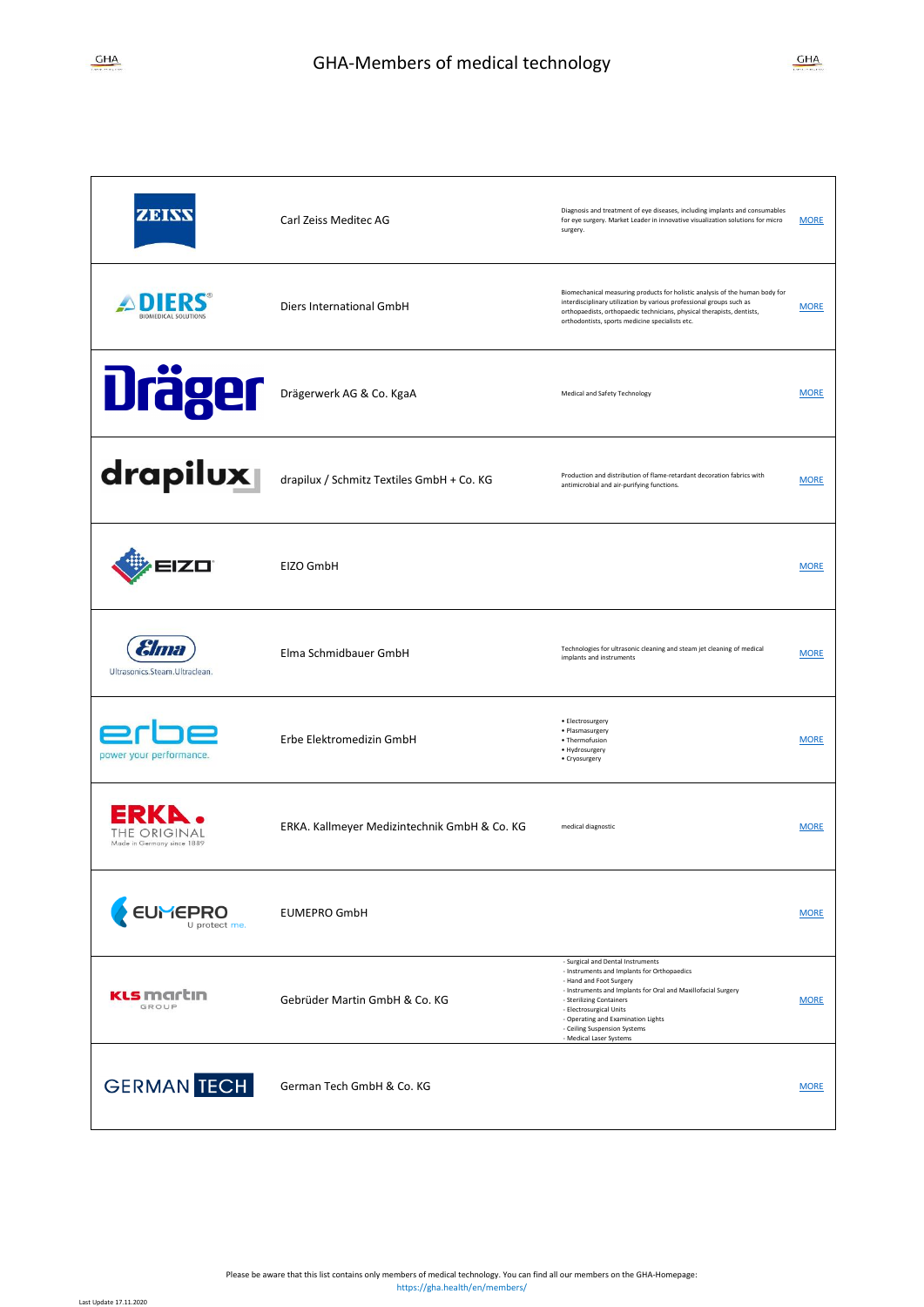| <b>HAEBERLE</b><br>Mobile Arbeitsplätze                  | HAEBERLE GmbH + Co. KG            |                                                                                                                                                                                                                                                                                 | <b>MORE</b> |
|----------------------------------------------------------|-----------------------------------|---------------------------------------------------------------------------------------------------------------------------------------------------------------------------------------------------------------------------------------------------------------------------------|-------------|
| NEMANN<br><b>MEDIZINTECHNIK</b>                          | G. Heinemann Medizintechnik GmbH  |                                                                                                                                                                                                                                                                                 | <b>MORE</b> |
| <b>Ikegami</b>                                           | Ikegami Electronics (Europe) GmbH | Videotechnology for medical Applications, Broadcast, CCTV                                                                                                                                                                                                                       | <b>MORE</b> |
| ňП                                                       | <b>ITD GmbH</b>                   | Modular equipment carts and support arms for medical technology                                                                                                                                                                                                                 | <b>MORE</b> |
| Johnson&Johnson                                          | Johnson & Johnson Medical GmbH    |                                                                                                                                                                                                                                                                                 | <b>MORE</b> |
| <b>KARL KOLB</b><br><b>SCIENTIFIC TECHNICAL SUPPLIES</b> | Karl Kolb GmbH & Co. KG           |                                                                                                                                                                                                                                                                                 | <b>MORE</b> |
| <b>mami</b> vac®                                         | KaWeCo GmbH                       |                                                                                                                                                                                                                                                                                 | <b>MORE</b> |
| GETINGE *                                                | MAQUET GmbH                       |                                                                                                                                                                                                                                                                                 | <b>MORE</b> |
| <b>000 matachana</b>                                     | Matachana Germany GmbH            | Healthcare, Life Science                                                                                                                                                                                                                                                        | <b>MORE</b> |
| medavis #                                                | medavis GmbH                      | Medical IT solutions for radiology: Radiology Information System (RIS), web-<br>based solutions for cross-site radiology workflow management and<br>communication with referring physicians, patients and colleagues.                                                           | <b>MORE</b> |
| medifa                                                   | medifa - the medical factory      | . Modular operating room systems: walls, doors, ceilings and cabinets<br>(RooSy)<br>. Mobile operating tables and accessories<br>• Operating lights<br>· Examination and treatment chairs<br>· Customized medical solutions<br>. OEM suppliers in the medical technology sector | <b>MORE</b> |

ł.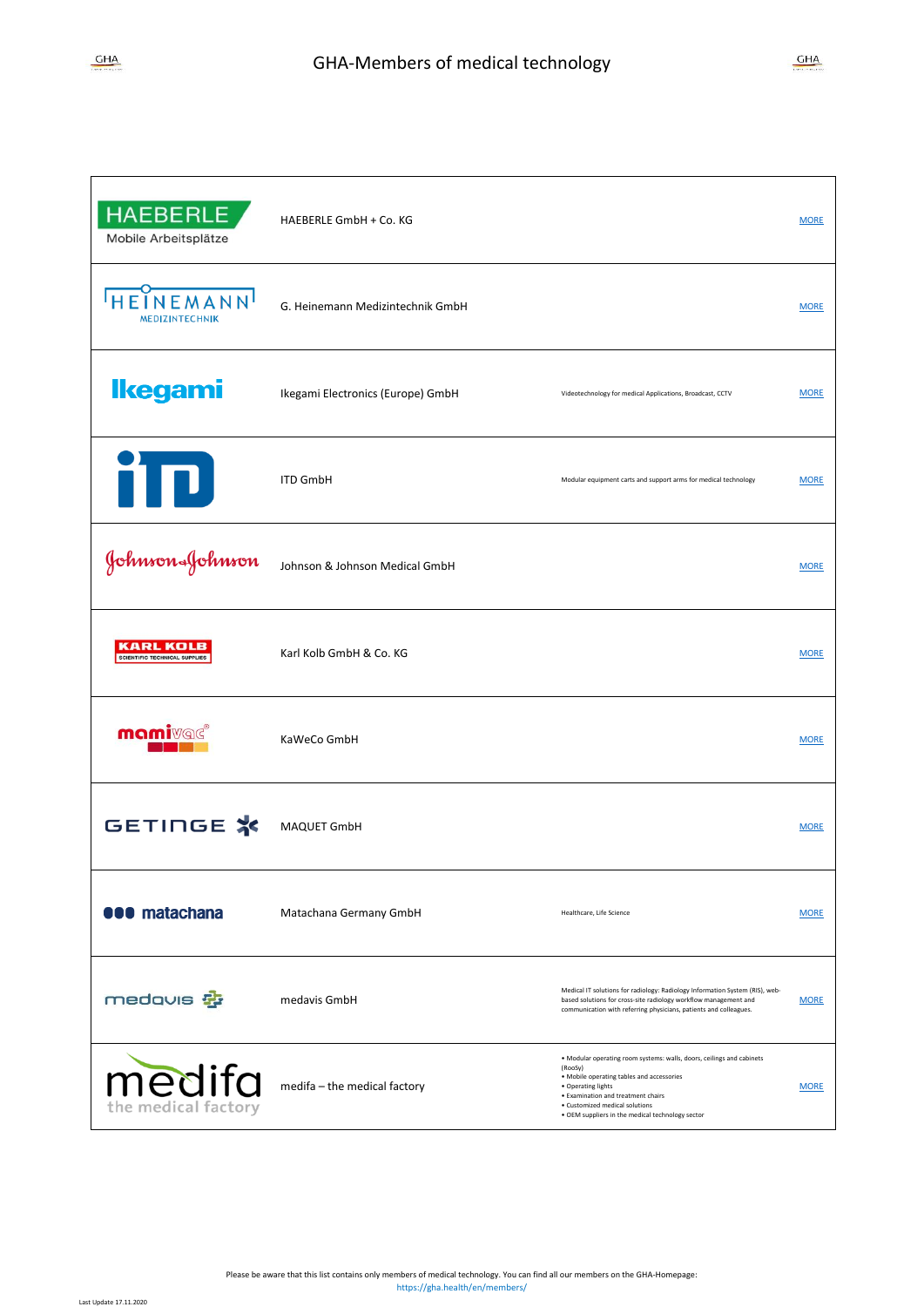Last Update 17.11.2020

| m<br>The clean solution                           | MEIKO Maschinenbau GmbH & Co. KG      | Cleaning and disinfection, dishwashing                                                         | <b>MORE</b> |
|---------------------------------------------------|---------------------------------------|------------------------------------------------------------------------------------------------|-------------|
| C Oehm Rehbein                                    | Oehm und Rehbein GmbH (OR Technology) | Human medicine, Veterinary medicine, NDT, Security, OEM business                               | <b>MORE</b> |
| <b>Omnicell</b> <sup>®</sup><br>Inspired by Care" | Omnicell GmbH                         |                                                                                                |             |
| ottobock.                                         | Ottobock SE & Co. KGaA                | Prosthetics, Orthotics, Human Mobility (wheelchairs), Patient Care, industrial<br>exoskeletons | <b>MORE</b> |
| <b>MEDICAL SYSTEMS</b>                            | pfm medical hico gmbh                 | Patient Temperature Management, Inhalation Systems                                             | <b>MORE</b> |
| <b>PHILIPS</b>                                    | Philips GmbH                          |                                                                                                | <b>MORE</b> |
| <b>PHYSIOMED®</b><br>TECHNOLOGY FOR THERAPY       | PHYSIOMED ELEKTROMEDIZIN AG           |                                                                                                | <b>MORE</b> |
| TEAM   SPIRIT   ABILIT!                           | PROTEC GmbH & Co. KG                  | Medical imaging<br>Analogue and digital systems in radiology                                   | <b>MORE</b> |
| <b>ANSCAN</b>                                     | Scan Modul Orgasystem GmbH            |                                                                                                | <b>MORE</b> |
| rchöll                                            | Schölly Fiberoptic GmbH               |                                                                                                | <b>MORE</b> |
| Precision for healt                               | seca gmbh & co. kg                    |                                                                                                | <b>MORE</b> |